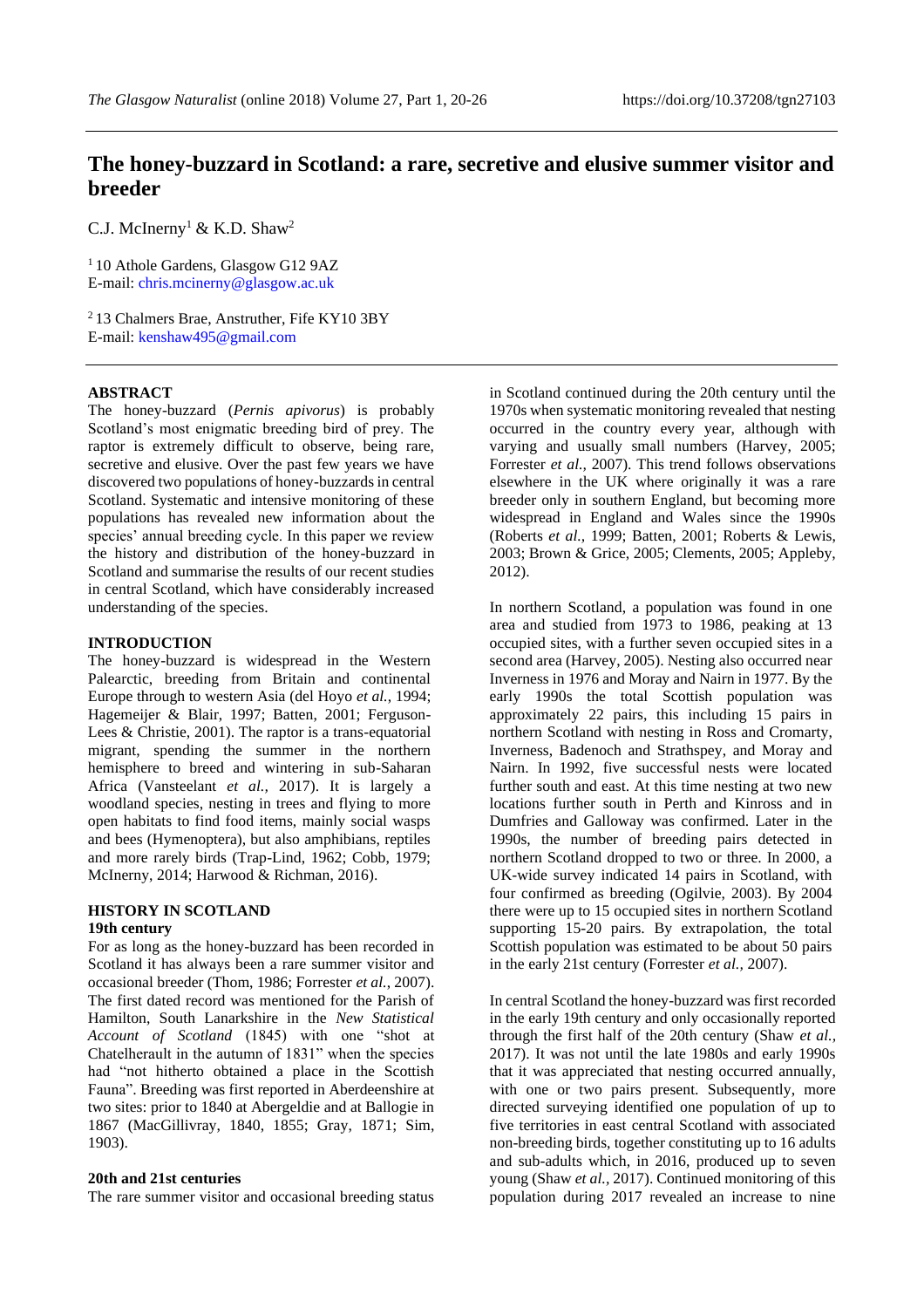territories holding a minimum of 30 birds including up to 18 breeders, at least five non-breeders and seven or eight juveniles (McInerny *et al.*, 2018; McInerny & Shaw, 2018). A second population in west central Scotland was identified during 2017, containing two or three territories and up to nine birds, including up to six breeders, two non-breeders and one juvenile (McInerny *et al.*, 2018). Surveying elsewhere in central Scotland revealed the presence of up to five isolated territories in potential breeding habitat with nine different birds. Thus, during 2017, central Scotland contained up to 49 honey-buzzards and 17 territories, including up to 24 breeders, seven non-breeders, nine non-assigned birds and eight or nine juveniles.

# **CURRENT STATUS IN SCOTLAND Distribution in Scotland**

In the early 21st century the honey-buzzard has a fragmented and localised distribution in Scotland. Although breeding pairs are restricted to the mainland, they are present across the country in north, central and southern regions. Typically pairs hold territories in isolation. But in two areas of central Scotland populations have formed, with in one area nine territories and the other two or three territories.

The locations of breeding sites in this paper are deliberately kept confidential to protect the birds from human disturbance and persecution. It is important to emphasise that the honey-buzzard is a Schedule 1 species, meaning that observations should not cause any disturbance and that without an appropriate licence issued by Scottish Natural Heritage (SNH, 2018) nests should not be searched for. The authors of this paper obtained a Schedule 1 licence to complete some of their survey work, the results of which are summarised here.

## **The breeding season**

As a summer breeding visitor, honey-buzzards are present in Scotland from mid-May until mid-September. During this time birds display, establish territories, make nests, lay eggs and raise young. Non-breeders are also present which associate with breeding pairs and populations. A graphical representation of the numbers of honey-buzzards (males, females and juveniles) seen in two areas of central Scotland through the 2017 breeding season is shown in Fig. 1.

#### *Arrival times*

Honey-buzzards arrive in Scotland during the second half of May (Fig. 1), although earlier arrivals have been recorded. For example, in central Scotland during 2016, singles were seen at one site on 11th and 14th May, and two were observed elsewhere on 14th May (Shaw *et al.*, 2017). Typically, males arrive first and establish territories with females following one to two weeks later.



**Fig. 1.** Numbers of honey-buzzards (*Pernis apivorus*) in central Scotland during 2017. Up to 40 individuals in two populations were identified by plumage differences. The data show "day counts" (the cumulative daily counts of individual birds for each ten-day period from late May to early September), showing males, females, unsexed birds and juveniles separately, along with the wing-clapping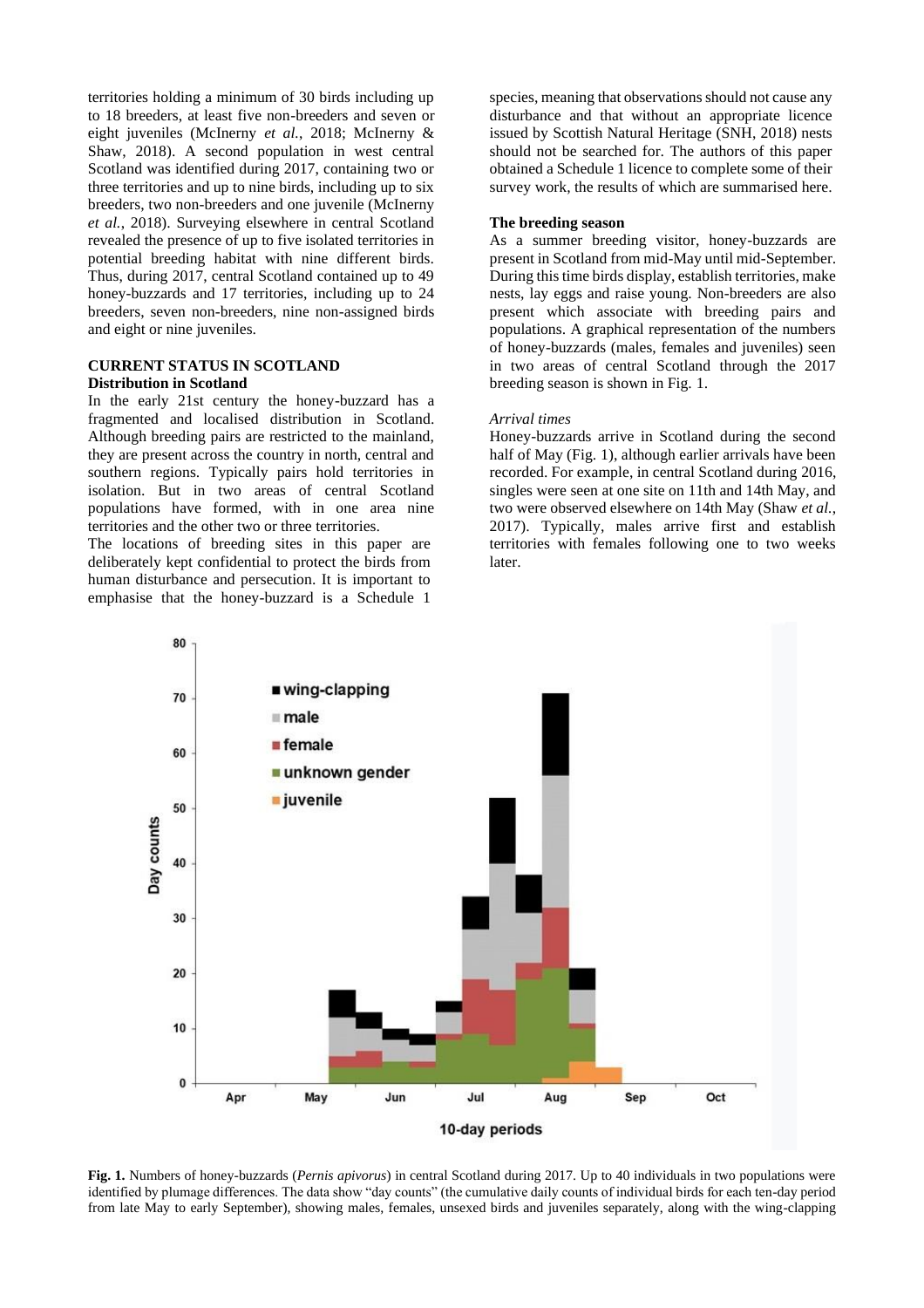displays of both males and females (from: McInerny & Shaw, 2018). *Display and territories*

On first arrival males display, establish territory, pair up, and nest usually close to the previous year's nest.

Honey-buzzards have an unusual and characteristic visual aerial display to establish and advertise territories (Roberts & Law, 2014; Harwood & Richman, 2016). Birds actively fly and soar above territorial areas, but during display they perform a wing-clapping butterflylike flight where the wings are temporarily raised above the body, almost touching, during which the wings quiver (Fig. 2). This movement lasts just two to three seconds before the wings are lowered and the bird flaps again to maintain flight. Such wing-clapping is often repeated, sometimes with over 100 consecutive displays. Both males and females can display, occasionally in response to each other, either low over woods or high in the sky. The wing-clapping can be performed at an extremely high altitude, with birds moving in and out of clouds.



**Fig. 2.** Displaying male honey-buzzard (*Pernis apivorus*) in central Scotland, August 2017. (Photo: K. Hoey)

Studies have revealed that wing-clapping is mainly for territorial advertisement, rather than courtship between males and females (Roberts & Law, 2014). Where birds are at low densities with isolated territories this results in little display at the beginning of the season. However, where birds are present at higher densities with adjacent and overlapping territories, males (and subsequently females) can be far more active at the start of season after arrival in May and early June with birds displaying, sometimes repeatedly (McInerny & Shaw, 2018) (Fig. 1). Such increased display likely results from birds responding to other birds, in the same way the singing birds will often elicit singing from other nearby birds.

Protracted wing-clapping is more often observed later in the season during July and August (Fig. 1). Such display is mainly due to non-breeders (Roberts & Law, 2014; Shaw *et al*., 2017; McInerny *et al*., 2018). Non-breeders

display over territories in which they intend to nest in following years, with this often eliciting display from other non-breeding and breeding birds (McInerny, 2014).

Where populations of honey-buzzards form in optimum habitat, nests can be 2-3 km apart with overlap of territories (Voskamp, 2000; Hardey *et al.,* 2013; Gamauf *et al*., 2013; Shaw *et al*., 2017; McInerny *et al*., 2018). This is unlike other woodland raptor species, such as northern goshawks (*Accipiter gentilis*), which manage more defined non-overlapping territories, whose perimeters they defend.

## *Habitat and nests*

Honey-buzzards breed in a wide range of woodland habitats throughout the UK, from ancient broadleaf woodland, mixed broadleaf, to conifer and upland commercial conifer plantations (Roberts & Lewis, 2003; Appleby, 2012; Hardey *et al.,* 2013; Roberts & Law, 2014; Harwood & Richman, 2016).

In Scotland, birds nest in three habitat types: lowland areas of woodland and farmland; upland commercial conifer plantations; and areas of mixed broadleaf woodland and coniferous forest in the uplands (Forrester *et al.,* 2007; SRSG, 2016). In central Scotland most honey-buzzards have been observed in the last habitat type, with fewer birds found in the two other habitats (Shaw *et al.,* 2017; McInerny *et al.,* 2018) (Fig. 3).

Nests are constructed on the branches of tall trees (Appleby, 2012; Hardey *et al.,* 2013; Harwood & Richman, 2016). Though nests are usually located in woods and plantations, they have also been found in smaller copses and even isolated trees (Clements, 2005).

In northern Scotland, 66% of nests were built in mixed broadleaf and coniferous forest (Forrester *et al.*, 2007). In mixed broadleaf woodland, nests were found predominantly in beech (*Fagus sylvatica*) (55%) and pedunculate oak (*Quercus robur*) (39%), while in coniferous plantations Douglas fir (*Pseudotsuga menziesii*) (75%) and Scots pine (*Pinus sylvestris*) (19%) were preferred.

## *Diet*

As suggested by their name, honey-buzzards consume social wasps and bees (Hymenoptera) as a major part of their diet (Trap-Lind, 1962; Cobb, 1979; Appleby, 2012; Harwood & Richman, 2016). This includes both adults and grubs in combs, which birds will dig out of holes in the ground or trees. Honey-buzzards appear oblivious to the stings of these insects, apparently obtaining protection from their feathers (Sievwright & Higuchi, 2016).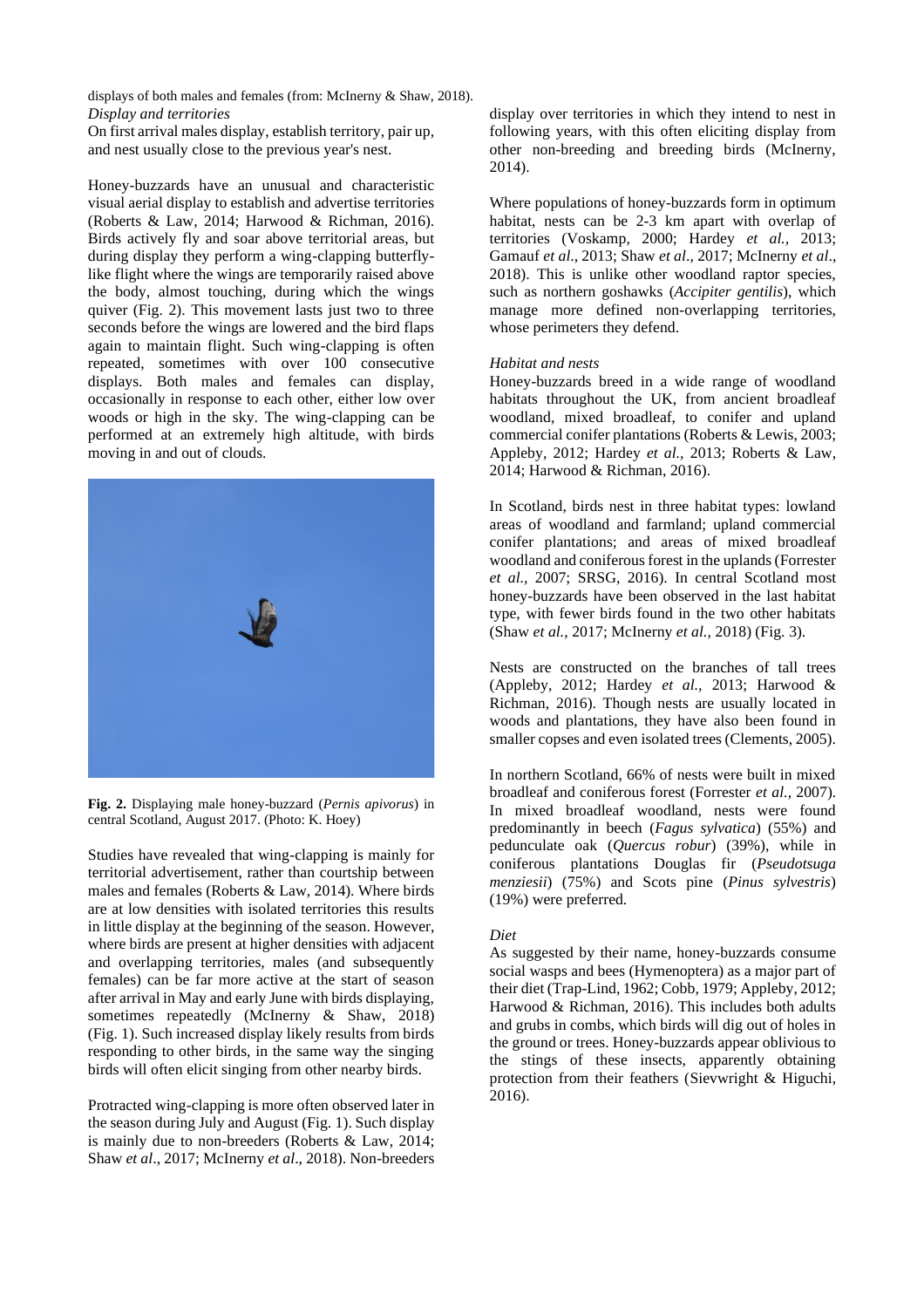

**Fig. 3.** Breeding habitat for honey-buzzards (*Pernis apivorus*) in east (A) and west (B) central Scotland. (Photos: C. McInerny)

Honey-buzzards also eat other food items when wasps and bees are not available. Common frogs (*Rana temporaria*) and frogspawn are often taken early in the season, with reptiles such as adders (*Vipera berus*), slow-worms (*Anguis fragilis*) and common lizards (*Zootoca vivipara*) also consumed (McInerny, 2014; McInerny *et al.,* 2018). Nestling wood pigeons (*Columba palumbus*) and songbirds have been found in nests (Forrester *et al.*, 2007).

# *Egg-laying, incubation and young*

The average first egg-laying date for honey-buzzards in the UK is 2nd June (Roberts & Law, 2014). Clutches of two or three eggs are incubated for around 32 days, hatching in late June or early July. However, occasionally in Scotland, breeding has occurred much later: at a nest in northern Scotland in 1991, a clutch was not laid until early July, four to five weeks later than usual (Forrester *et al.*, 2007).

Birds become very inconspicuous during the incubation period, when pairs are especially secretive as a strategy to protect vulnerable young on nests (Fig. 1) (Roberts & Law 2014).

In central Scotland juvenile honey-buzzards have been observed from 20th August to 6th September (Fig. 1), which is consistent with dates in England, where a range of 31st July to 7th September has been reported (Roberts & Law, 2014), and from early August in other Scottish studies (Forrester *et al.,* 2007).

## *Breeding success*

During the period 1977-2004 breeding data were collected in northern Scotland from 11 locations (Forrester *et al.*, 2007). Of 45 breeding attempts, 42 (93%) were successful. The 79 fledged young resulted from seven broods with one chick, 33 broods of two, and two broods of three, giving a mean of 1.9 chicks/successful pair.

In central Scotland during 2016 seven juveniles were produced from five pairs, suggesting a breeding success of 1.4 chicks/successful pair (Shaw *et al.,* 2017). In 2017, eight juveniles were produced from seven pairs, suggesting a breeding success of 1.1 chicks/successful pair (McInerny *et al*., 2018). Similar breeding success has been reported elsewhere in the UK (Roberts *et al.*, 1999).

## *Non-breeders*

Where honey-buzzards occupy adjacent multiple territories, non-breeding birds associate with breeding pairs. Honey-buzzards do not breed until they are two to three years old (Roberts, 2011; Roberts & Law, 2014) and, although birds remain on the wintering grounds in Africa until they are two years old (Gamauf & Friedl, 2011), over 50% of some breeding populations consist of non-breeders (Clements, 2005).

In central Scotland a number of non-breeders were identified (Shaw *et al.*, 2017; McInerny *et al.*, 2018). These were more visible than breeding birds, as they persistently flew around and between territories, sometimes displaying for up to an hour without pause, with over a hundred consecutive wing-claps. In comparison, breeding birds flew much less and displayed for a much shorter time, typically with only 15-20 wing-claps.

## **Interactions with other birds of prey**

A number of other raptor species have been observed in Scotland that either breed within or otherwise use areas occupied by honey-buzzards, with some interactions noted (Shaw *et al.*, 2017; McInerny *et al.*, 2018).

In central Scotland raptors regularly seen in honeybuzzard territories include golden eagle (*Aquila chrysaetos*), osprey (*Pandion haliaetus*), red kite (*Milvus milvus*), common kestrel (*Falco tinnunculus*), peregrine (*F. peregrinus*), northern goshawk*,* Eurasian sparrowhawk (*A. nisus*) and common buzzard (*Buteo*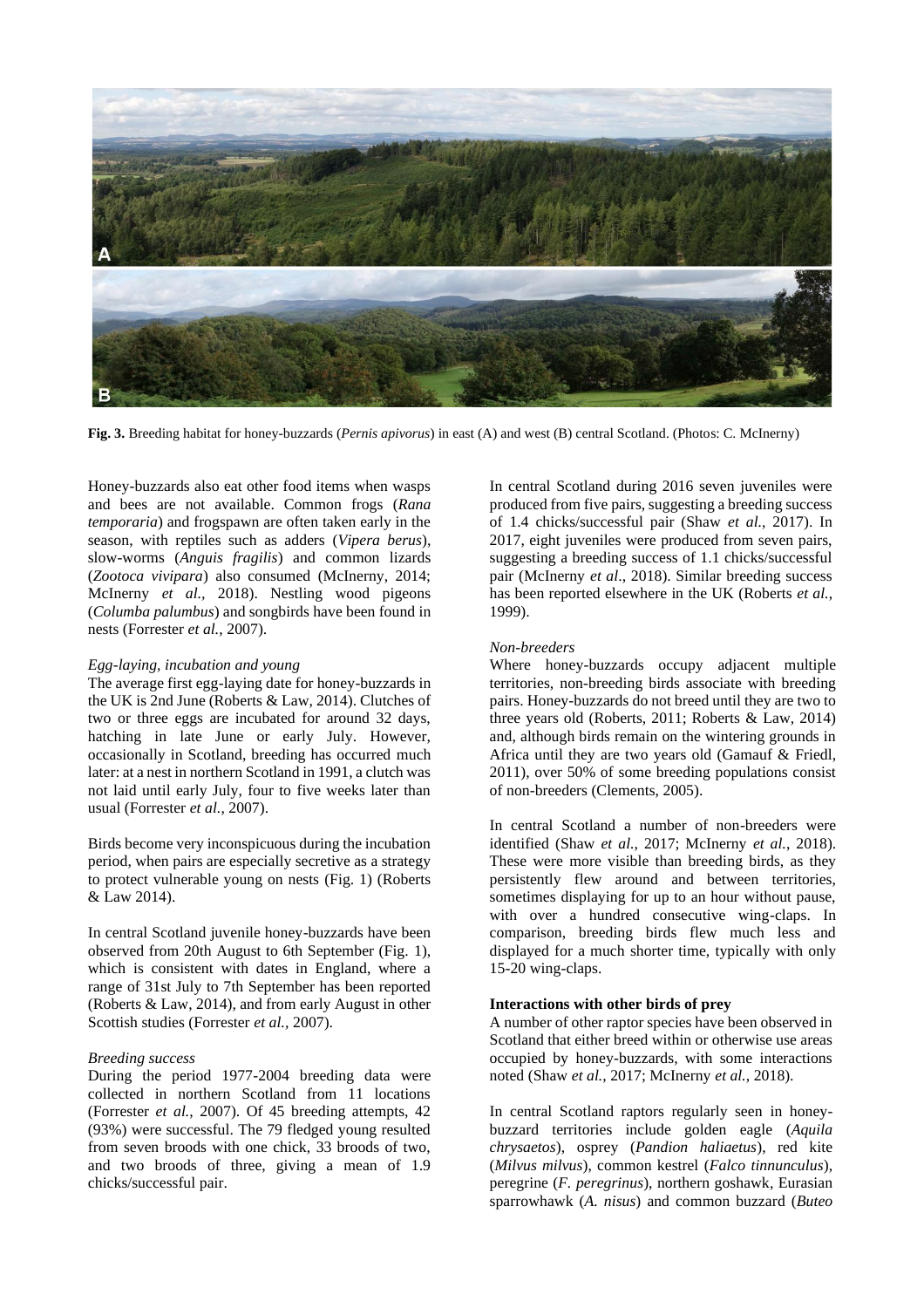*buteo*). More rarely hen harrier (*Circus cyaneus*), Eurasian hobby (*F. subbuteo*), merlin (*F. columbarius*) and white-tailed eagle (*Haliaeetus albicilla*) have been recorded.

However, only four raptors have been observed to interact with honey-buzzards: common buzzard, northern goshawk, Eurasian hobby and osprey. The most frequent behaviour was interactions with common buzzards, sometimes flying together, but also with common buzzards aggressively chasing honeybuzzards. Honey-buzzards were also seen to soar and wing-clap with common buzzards a number of times. Northern goshawks, both juvenile males and juvenile females, were seen to interact and harass honeybuzzards on a number of occasions. More rarely hobbies were seen to fly with honey-buzzards. On two occasions interactions with an osprey were observed with birds flying together, and an osprey once harassing a honey-buzzard to which the honey-buzzard wingclapped in response.

# **Departures**

Honey-buzzards depart from Scotland from late August, with adults leaving before juveniles (Fig. 1). Adults have been seen associating with juveniles, but have departed by the first week in September. Juveniles remain for a week or so after the adults with the last noted in central Scotland on 11th September 2016. These observations accord with studies elsewhere in the UK: in Yorkshire birds typically remain until 11th September, with an unusually late individual on 22nd September (Appleby, 2012).

The migration of honey-buzzards from Scotland to their African wintering grounds has been studied by satellitetracking, which has revealed much interesting information (Forrester *et al*., 2007). An adult which left breeding areas in Easter Ross on 5th September 2002 took a southerly route passing through England, western France and eastern Spain before crossing the Mediterranean, North Africa and the Sahara. It then passed through West Africa, finishing in coastal woodlands of Gabon on 28th October, a migration lasting almost two months. A tagged juvenile also followed this route, leaving in mid-September, though the transmitter failed in Morocco in late October. However, two other juveniles took a more wayward south-westerly course. One departed in late September and spent a month in Ireland before heading out into the Atlantic Ocean on 29th October when its radio stopped transmitting. Another departed in mid-September, only three weeks after fledging. It moved into the Atlantic Ocean having left south Wales on 23rd September. This young bird then flew non-stop for over four days and nights to travel about 5,000 km over the sea before finally perishing at sea 300 km from Madeira.

Similar migration strategies have been mapped by satellite-tracking of birds in continental Europe. These studies have shown that adult and juvenile honeybuzzards follow different routes during autumn migration, and that individuals change migration strategy during their lifetime (Hake *et al*., 2003; Vansteelant *et al.,* 2017). Juveniles take longer to migrate, having shorter flights, and showed a larger directional scatter, with wind and geography postulated to influence their first migration south.

## **Migrants**

As well as being a rare breeding species, the honeybuzzard is also a rare passage migrant, with birds from the Continent seen in Scotland on passage between their wintering and summering areas. Migrants are usually observed along the east coast and in Shetland and Orkney, both in spring and autumn. Honey-buzzards appear to cross water more readily than other raptor species (Agostini *et al*., 2015, 2016).

Larger numbers have been seen occasionally when meteorological conditions on the Continent have displaced migrating birds across the North Sea. For example in 2000 there was an exceptional autumn influx, with an estimated 1,879 in eastern and southern England between 20th September and 1st October (Fraser & Rogers, 2002; Brown & Grice, 2005). In the same period a smaller passage occurred in Scotland including 26 recorded between Shetland and the Borders, with birds west to Dumfries and Galloway.

## **Wintering areas**

Honey-buzzards migrate to West Africa south of the Sahara where they spend the winter in rainforest habitat (del Hoyo *et al.*, 1994; Ferguson-Lees & Christie, 2001). Satellite-tracking has revealed that adults migrate directly to wintering sites where they remain within restricted territories (Strandberg *et al*., 2012). Conversely, immatures perform extensive movements within the tropics travelling large distances between wintering sites.

Immatures remain in wintering areas until they are two years old (Gamauf & Friedl, 2011), and migrate north to breed when they are three years or older (Roberts, 2011; Roberts & Law, 2014).

## **Scottish population numbers and trends**

The numbers of honey-buzzards in Scotland appear to be increasing, although trends may be obscured as, being very secretive, the species is likely to be underrecorded. Furthermore, the numbers detected are also influenced by observer effort, which has fluctuated over the years.

In central Scotland the most recent population estimate for 2017 suggested up to 49 birds and 17 territories, including up to 24 breeders, seven non-breeders, nine non-assigned birds and eight or nine juveniles (McInerny *et al.*, 2018). These numbers are an increase from 2016 when 23 birds were recorded, including 16 breeders and non-breeders and seven juveniles (Shaw *et al.*, 2017). In years previous to 2016 even fewer were detected, despite similar observer effort, so it is possible that numbers are increasing, at least in central Scotland.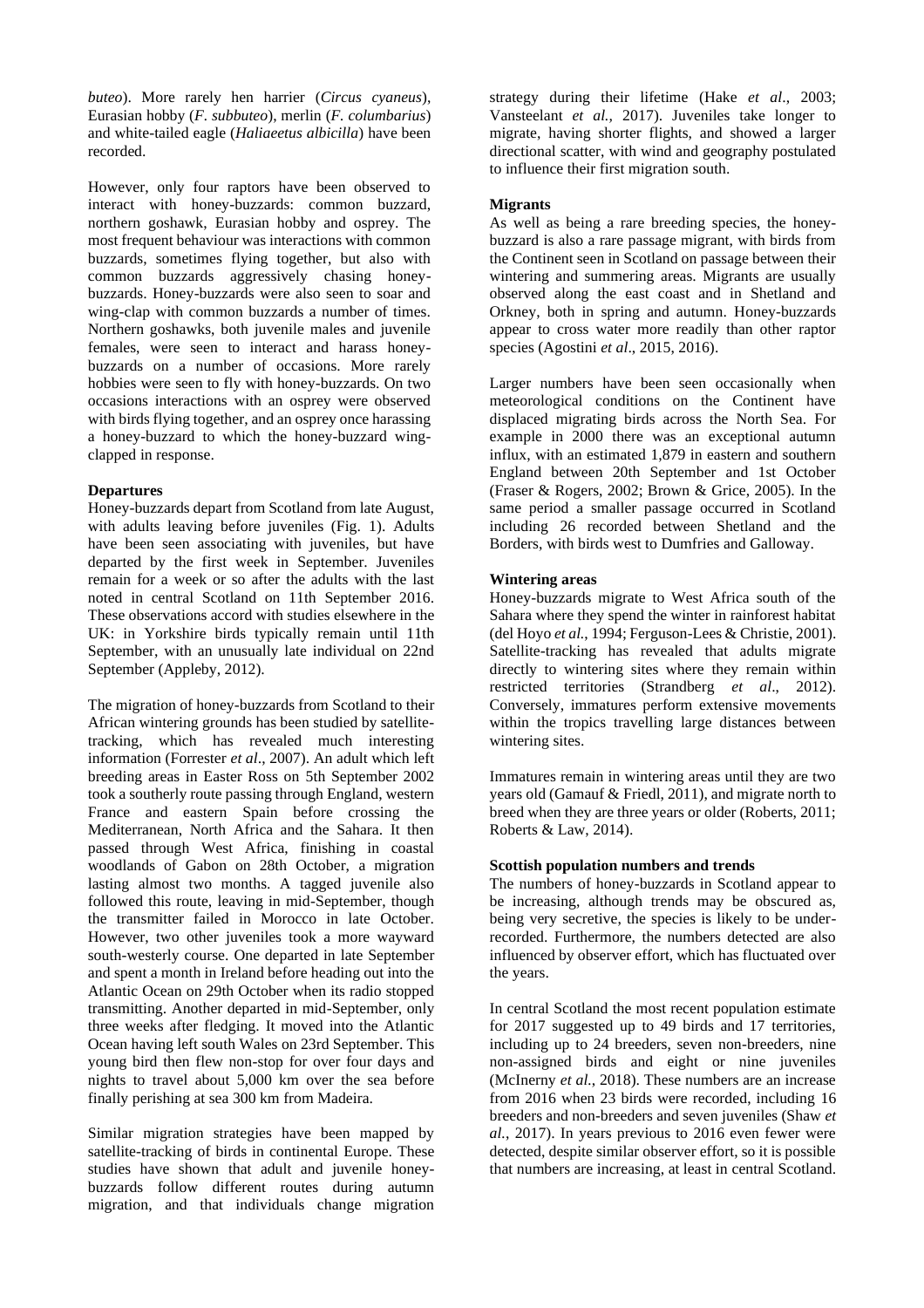Such changes may reflect similar increases in breeding numbers and expansion of ranges both in England (Appleby, 2012; Harwood & Richman, 2016) and Wales (Roberts *et al.,* 1999). However, on the near Continent in north-west Europe populations have been experiencing declines (Bijlsma *et al.,* 2012). These observations suggest that the recent increases in Scotland are more likely to be due to birds colonising from the expanding UK populations, rather than from Europe.

Honey-buzzards also breed in other regions of northern and southern Scotland, with these likely to contain a further 10-20 pairs. Thus the total Scottish population in 2017 may be in the range of 30-50 pairs, similar to that suggested for the early 21st century when the national population was estimated to be 50 pairs (Forrester *et al*., 2007).

## **FUTURE PROSPECTS**

The recent apparent increase in the central Scotland populations is encouraging for the species' prospects in Scotland. We plan to continue surveying the two populations to see if this trend continues, but also to discover more about these fascinating raptors. Future research will involve locating nests and monitoring productivity. We also wish to survey other potentially suitable habitat in central Scotland as it possible that the honey-buzzard is present elsewhere but undetected due to its rarity, and secretive and elusive nature.

#### **ACKNOWLEDGEMENTS**

We thank Kris Gibb, Rick Goater, Keith Hoey, Bruce Kerr, Ali Little, Kenny Little, John Nadin and numerous other co-workers who have collaborated with us to study honey-buzzards in central Scotland. We thank Keith Hoey for permission to use the photograph shown in Fig. 2. To support the fieldwork CJMcI received a travel grant from the Glasgow Natural History Society, Professor Blodwen Lloyd Binns Bequest; and KDS received a travel grant from the Scottish Ornithologists' Club. We thank an anonymous reviewer for improvements to the text.

#### **REFERENCES**

- Agostini, N., Gustin, M., von Hardenberg, J. & Panuccio, M. (2016). Wind patterns affect migration flyways and flock size of a soaring bird over sea. *Avian Biology Research* 9, 159-166. [https://doi.org/10.3184/175815516X146279284481](https://doi.org/10.3184/175815516X14627928448105) [05](https://doi.org/10.3184/175815516X14627928448105)
- Agostini, N., Panuccio, M. & Pasquaretta, C. (2015). Morphology, flight performance, and water crossing tendencies of Afro-Palearctic raptors during migration. *Current Zoology* 61, 951-958. <https://doi.org/10.1093/czoolo/61.6.951>
- Appleby, R. (2012). *European Honey-buzzards* Pernis apivorus *in North Yorkshire: A Breeding History on a Learning Curve, 1895-2010*. Privately published.
- Batten, L.A. (2001). European honey-buzzard survey 2000 and 2001: preliminary results and request for further surveys. *British Birds* 94, 143-144.

Bijlsma, R.G., Vermeulen, M., Hemerik, L. & Klok, C.

(2012). Demography of European honey buzzards *Pernis apivorus*. *Ardea* 100, 163-177. <https://doi.org/10.5253/078.100.0208>

- Brown, A. & Grice, P. (2005). *Birds in England*. T. & A.D. Poyser, London.
- Clements, R. (2005). Honey-buzzards in Britain. *British Birds* 98, 153-155.
- Cobb, F.K. (1979). Honey buzzard at a wasps' nest. *British Birds* 72, 59-64.
- del Hoyo, J., Elliott, A. & Sargatal, J. (1994). *Handbook of the Birds of the World*. Volume 2. Lynx Edicions, Barcelona, Spain.
- Ferguson-Lees, J. & Christie, D.A. (2001). *Raptors of the World.* Christopher Helm, London.
- Forrester, R.W., Andrews I.J., McInerny, C.J., Murray, R.D., McGowan, R.Y., Zonfrillo, B., Betts, M.W., Jardine, D.C. & Grundy, D.S. (Editors) (2007). *The Birds of Scotland.* The Scottish Ornithologists' Club, Aberlady.
- Fraser, P.A. & Rogers, M.J. (2002). Report on scarce migrant birds in Britain in 2000. *British Birds* 95, 606-630.
- Gamauf, A. & Friedl, C. (2011). Zug- und Überwinterungsstrategien junger Wespenbussard *Pernis apivorus* [Migration and wintering strategies of young honey-buzzards *Pernis apivorus*]. *Vogelwarte* 49, 290-291.
- Gamauf, A., Tebb, G. & Nemeth, E. (2013). Honey buzzard *Pernis apivorus* nest-site selection in relation to habitat and the distribution of goshawks *Accipiter gentilis. Ibis* 155, 258-270. <https://doi.org/10.1111/ibi.12023>
- Gray, R. (1871). *Birds of the West of Scotland, including the Outer Hebrides.* Thomas Murray & Son, Glasgow.
- Hagemeijer, W.J.M. & Blair, M.J. (Editors) (1997). *The EBCC Atlas of European Breeding Birds: their Distribution and Abundance*. T. & A.D. Poyser, London.
- Hake, M., Kjellén, N. & Alerstam, T. (2003). Agedependent migration strategy in honey buzzards *Pernis apivorus tracked* by satellite. *Oikos* 103, 385- 396.

<https://doi.org/10.1034/j.1600-0706.2003.12145.x>

- Hardey, J., Crick, H., Wernham, C., Riley, H., Etheridge, B. & Thompson, D. (2013). *Raptors*: *a Field Guide for Surveys and Monitoring.* Third Edition. The Stationery Office (TSO), Scotland.
- Harvey, M. (2005). Honey-buzzards in Britain. *British Birds* 98, 489-490.
- Harwood, J. & Richman, P. (2016). *Honey-buzzards in the North Yorkshire Moors National Park*. [https://1drv.ms/b/s!AueMdnxhrcZdfAR1\\_TfLj3AR](https://1drv.ms/b/s!AueMdnxhrcZdfAR1_TfLj3ARD2c) [D2c](https://1drv.ms/b/s!AueMdnxhrcZdfAR1_TfLj3ARD2c)
- Macgillivray, W. (1840). *A History of British Birds.* Volume 3. Scott, Webster & Geary, London.
- Macgillivray, W. (1855). *The Natural History of Deeside and Braemar*. Privately published, London. <https://doi.org/10.5962/bhl.title.106835>
- McInerny, C.J. (2014). Honey-buzzard carrying a reptile during display flight. *Scottish Birds* 34, 41.
- McInerny, C.J. & Shaw, K.D. (2018). Observations on the 'wing-clapping' aerial display of honey-buzzards